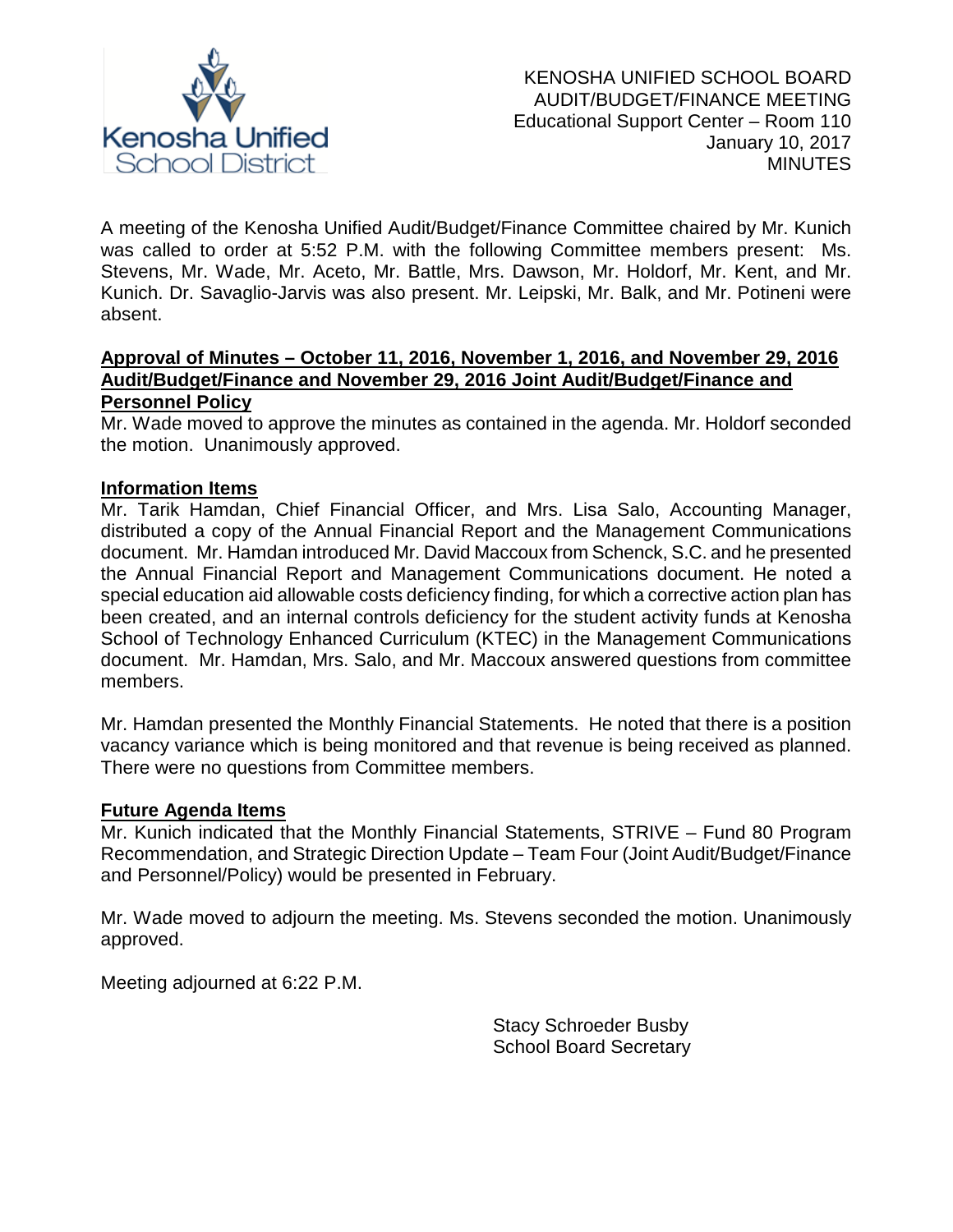

A meeting of the Kenosha Unified Personnel/Policy Committee chaired by Mrs. Snyder was called to order at 6:25 P.M. with the following committee members present: Mr. Falkofske, Mr. Kunich, Mrs. Dahl, Mrs. Marks, Mr. Moore, Mrs. Shane, and Mrs. Snyder. Dr. Savaglio-Jarvis was also present. Mrs. Stephens and Mr. Fellmen were excused. Mr. Wojciechowicz and Mr. Gospodarek were absent.

# **Approval of Minutes – November 29, 2016 Joint Audit/Budget/Finance and Personnel/Policy**

Mr. Kunich moved to approve the minutes as contained in the agenda. Mr. Falkofske seconded the motion. Unanimously approved.

# **Policy 6700 – Extracurricular Activities and Programs**

Dr. Savaglio-Jarvis presented Policy 6700 – Extracurricular Activities and Programs and indicated that the policy was last updated on November 15, 2016, in response to an Office of Civil Rights (OCR) complaint alleging the district discriminated against female students at Bradford and Tremper High Schools by denying them an equal opportunity to participate in interscholastic athletics. Since that policy change, the district received additional notification from the OCR that additional wording should be added to Policy 6700 to clarify that a request for additional levels of competition in an existing sport is made under this policy. Additionally, the district was asked to submit a plan to OCR that explains how it will demonstrate compliance to ensure that the interests and abilities of students who are members of the underrepresented sex have been met by the present athletic program for the 2017-2018 school year. In order to meet this criterion, the District has extended the October 1, 2016, deadline for submitting requests for new programs or requests for additional levels of competition in an existing program to February 1, 2017. This has been communicated to the high school students and their families via school newsletters and social media. There were no questions from Committee members.

Mr. Kunich moved to forward Policy 6700 – Extracurricular Activities and Programs to the full board for approval. Mr. Falkofske seconded the motion. Unanimously approved.

# **Policy 4340 – Reduction in Force**

Mrs. Annie Petering, Chief Human Resource Officer, introduced Policy 4340 – Reduction in Force and explained that the district does not have a reduction in force policy. Previously, any layoff or reduction in staff was dictated by terms and conditions of a collective bargaining agreement. Under Act 10, any subject beyond bargaining up to CPI on a base wage is considered an illegal subject of bargaining; therefore, layoff and reduction can no longer be a term and condition which can be collectively bargained. In the absence of written language, it is incumbent upon the District to have a policy in place in the event that the District may need to reduce staff. Policy 4340 - Reduction in Force was created with the input of staff. A committee met weekly to create the policy and accompanying rubric.

Mrs. Petering and Mrs. Stacy Cortez, Instructional Coach at Lincoln Middle School, gave a PowerPoint presentation which covered the following topics: historical review, rationale for reduction in force policy, district reduction in force committee, reduction in force criteria, what are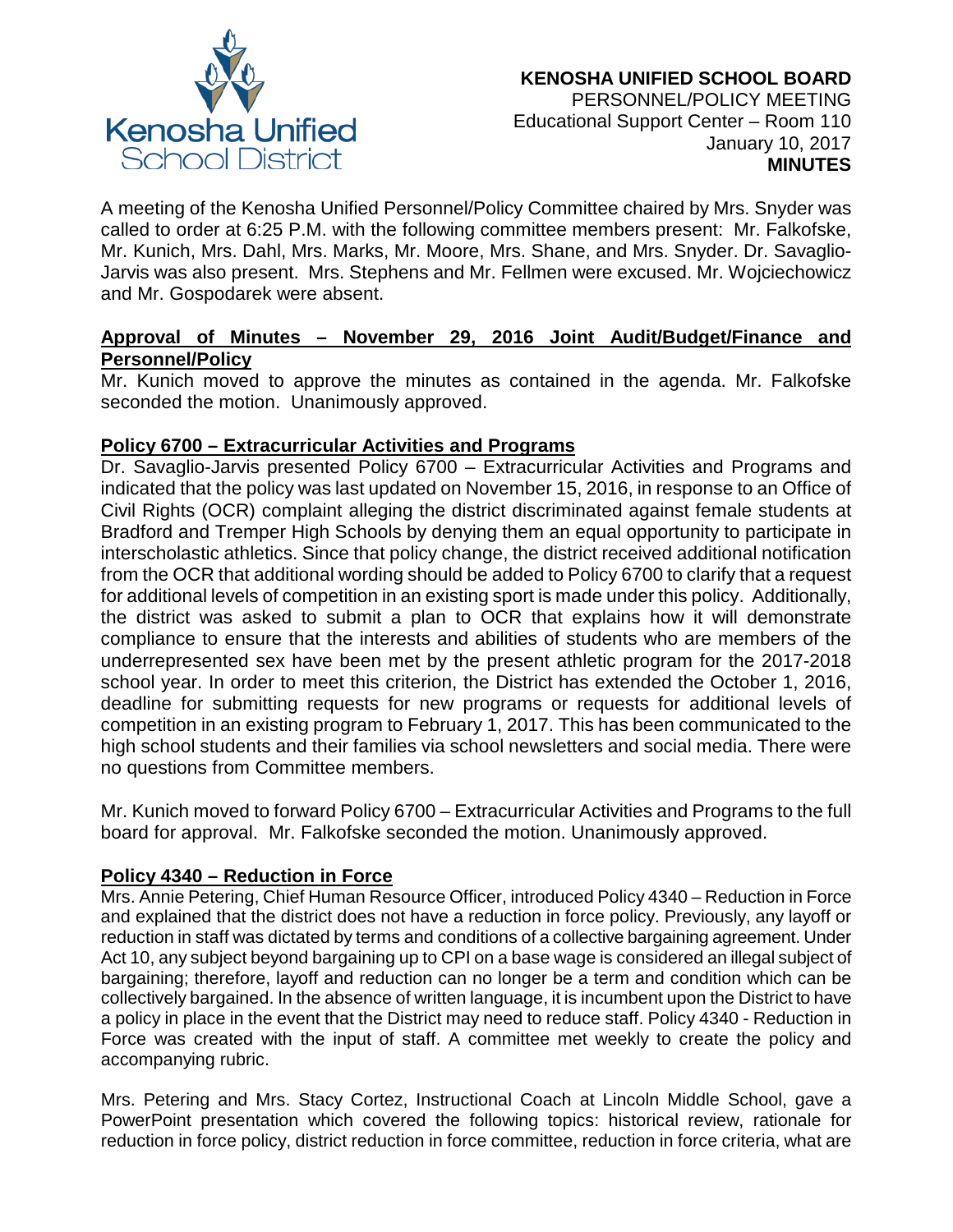other districts doing – do they have a rubric?, surveyed information from other districts, example of the reduction in force rubric, and rubric definition and examples.

Mrs. Petering asked Committee members to pair up with another Committee member to discuss and then share input and/or feedback to the entire Committee.

Mr. Coleman indicated that due to time constraints, the Committee needed to move to the next agenda items. She noted that the Committee would reconvene at a later date to further discuss the agenda item.

#### **Informational Items**

There were no informational items.

#### **Future Agenda Items**

Mrs. Snyder indicated that the 2017-2018 Preliminary Enrollment Projections would be presented in February.

Mrs. Marks requested that the Naming Policy be brought forward for review. Mrs. Snyder instructed Mrs. Marks to send a written request to the Superintendent's Office.

Mr. Moore moved to adjourn the meeting. Mr. Falkofske seconded the motion. Unanimously approved.

Meeting adjourned at 7:23 P.M.

Stacy Schroeder Busby School Board Secretary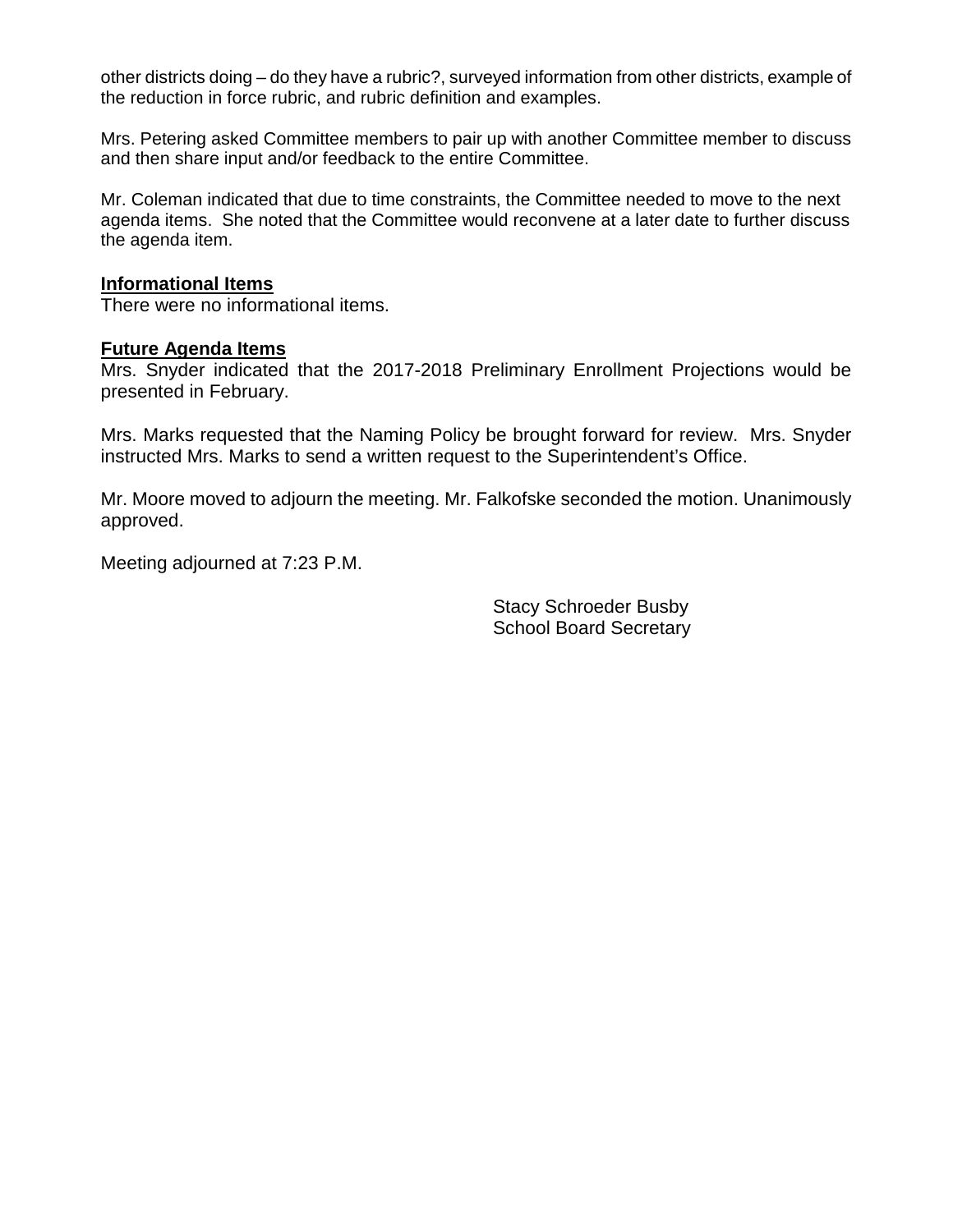

A meeting of the Kenosha Unified Curriculum/Program Committee chaired by Mr. Wade was called to order at 7:26 P.M. with the following committee members present: Mr. Garcia, Mrs. Snyder, Mrs. Evans, Mrs. Hamilton, Mrs. Karabetsos, Ms. Reise, and Mr. Wade. Dr. Savaglio-Jarvis was also present. Dr. Werwie was excused. Mr. Ghouse was absent.

# **Approval of Minutes – November 29, 2016 Curriculum/Program**

Mr. Garcia moved to approve the minutes a contained in the agenda. Mrs. Hamilton seconded the motion. Unanimously approved.

# **Building Lifelong Trust**

Dr. Bethany Ormseth, Chief of School Leadership, introduced the Building Lifelong Trust program and indicated that in the fall of 2016 the Kenosha Police Department approached the district to collaborate with them on this program which would connect high school students with Kenosha police officers. The design of the program facilitates conversation and dialogue between district high school students and the Kenosha police officers. The program was written by the Kenosha Police Department and the program is broken down into seven distinct lessons.

Dr. Ormseth introduced Officer Felicia Labatore, who represents the Kenosha Police Department, and she gave an overview of the program details.

Dr. Ormseth and Officer Labatore answered questions from Committee members.

Mrs. Hamilton moved to forward the Building Lifelong Trust program to the school board for consideration. Ms. Reise seconded the motion. Unanimously approved.

## **Graduation Committee Recommendations**

Dr. Ormseth gave a Graduation Committee Recommendations PowerPoint presentation which covered the following topics: GPA calculation 101, after school theater example, PE waiver example, current ranking system, committee work, identified obstacles, weighting of grades, what does this mean?, recommendation rationale, graduation recognition, phase in Laude System, what is a Laude System, Laude tier breakdown, recommendation rationale, communication/scheduling/course offerings, afterschool offerings, and PE waiver committee input.

Dr. Ormseth answered questions from Committee members.

Mrs. Hamilton moved to forward the Graduation Committee Recommendations to the school board for consideration. Ms. Reise seconded the motion. Unanimously approved.

# **Information Item**

Ms. Julie Housaman, Chief Academic Officer, and Mrs. Patricia Clements, Coordinator of Talent Development, gave a Talent Development Program Guide PowerPoint presentation